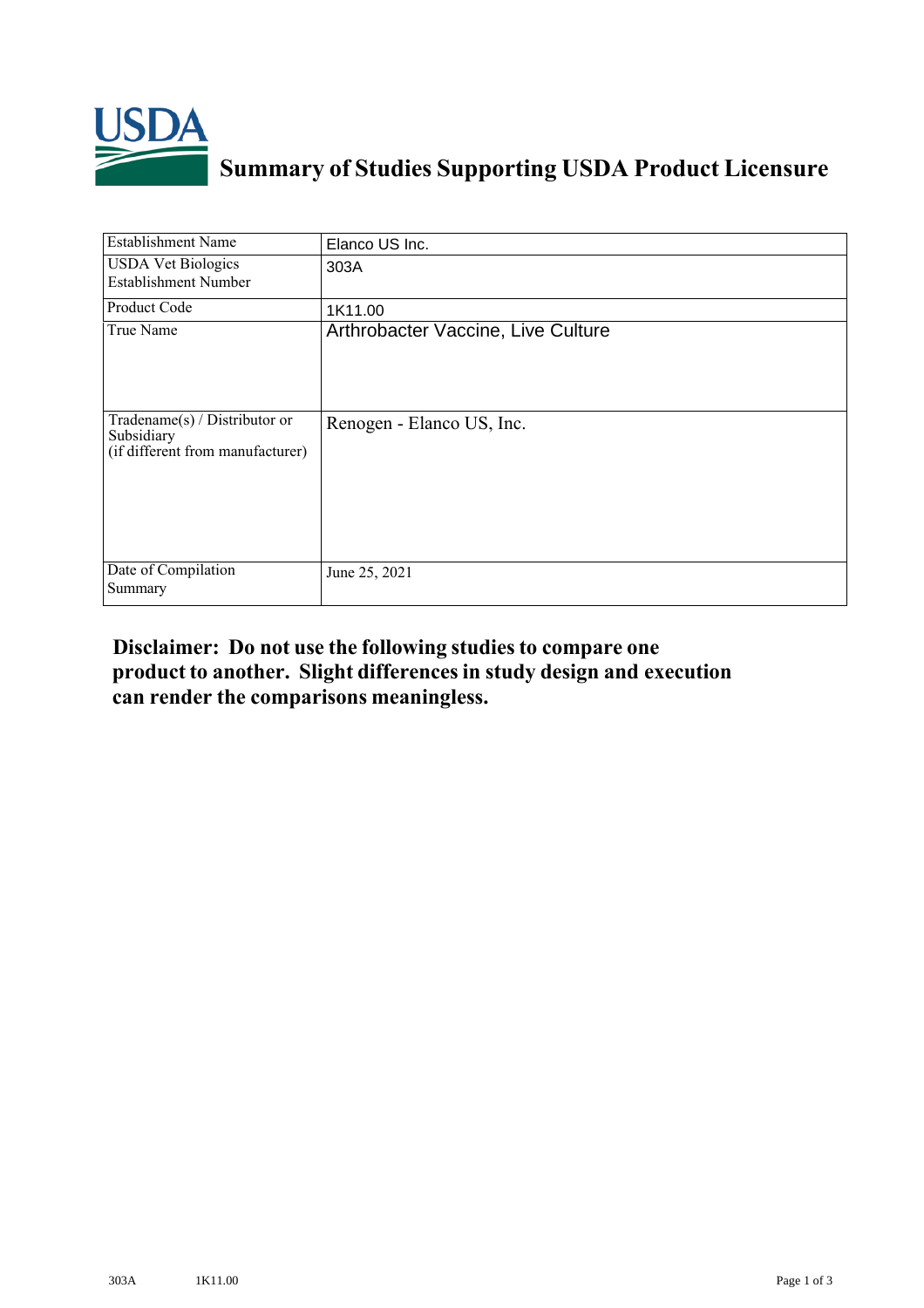| <b>Study Type</b>              | Efficacy                                                                                                                                                                                      |
|--------------------------------|-----------------------------------------------------------------------------------------------------------------------------------------------------------------------------------------------|
| <b>Pertaining to</b>           | Renibacterium salmoninarum                                                                                                                                                                    |
| <b>Study Purpose</b>           | To demonstrate effectiveness against Bacterial Kidney Disease                                                                                                                                 |
|                                | caused by Renibacterium salmoninarum.                                                                                                                                                         |
| <b>Product Administration</b>  |                                                                                                                                                                                               |
| <b>Study Animals</b>           | Atlantic salmon and Chinook salmon                                                                                                                                                            |
| <b>Challenge Description</b>   |                                                                                                                                                                                               |
| <b>Interval observed after</b> |                                                                                                                                                                                               |
| challenge                      |                                                                                                                                                                                               |
| <b>Results</b>                 | Study data were evaluated by USDA-APHIS prior to product<br>licensure and met regulatory standards for acceptance at the time<br>of submission. Study data, however, are no longer available. |
| <b>USDA Approval Date</b>      | December 1, 2000                                                                                                                                                                              |